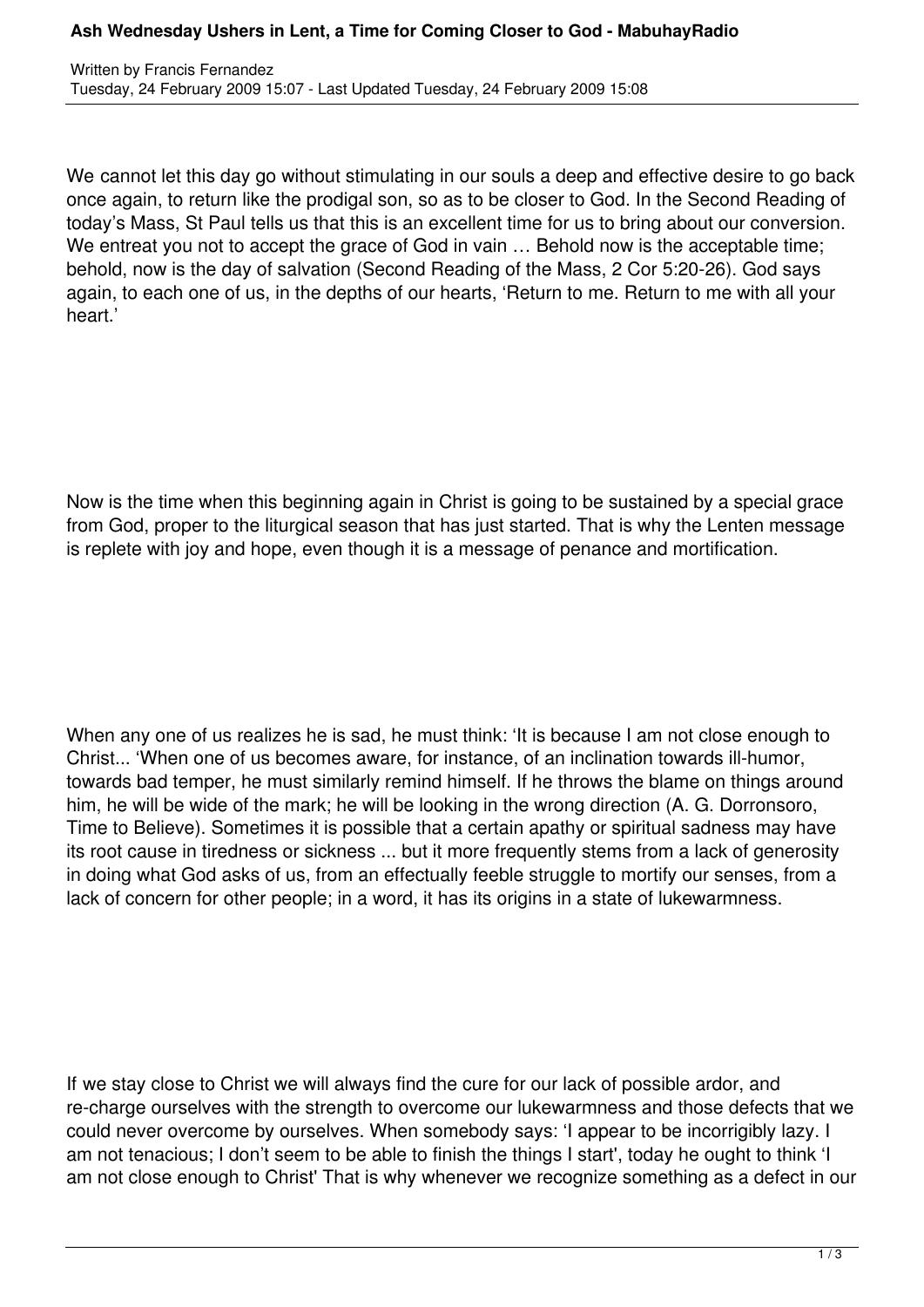lives, as a weakness ..., we should immediately refer it to this type of intimate and direct examination: 'I do not seem to have the ability to persevere: I am not close to Christ I am not cheerful: I am not close to Christ. And Christ is saying: Come on! Turn around! Return to me with all your heart!'

It is time for each one of us to recognize that he is being urged on by Jesus Christ. Those of us who sometimes feel inclined to put off this decision should know that, now, the moment has come. Those of us who are pessimistic and who think there is no remedy for our defects should know that the moment has arrived Lent is starting Let us look on it as a time of change and hope (ibid). First Reading: Joel 2:12-18

Psalm: Psalm 51:3-6, 12-14, 17 Second Reading: 2 Corinthians 5:20 - 6:2 Gospel: Matthew 6:1-6, 16-18

With permission from Scepter UK. Short excerpt from IN CONVERSATION WITH GOD by Francis Fernandez.

Available at SinagTala or Totus Bookstore 723-4326 or at www.totusbookstore.com (info@tot usbookstore.com

)

To subscribe or unsubscribe, please email info@defensoresfidei.com .

The DEFENSORES FIDEI FOUNDATION actively spreads Ecclesial Information, Catechetical Instructions and Apologetics in pursuit of making good Catholics better Catholics. Any contribution to help this apostolate is heaven-sent. Please visit us at www.defensoresfidei.com